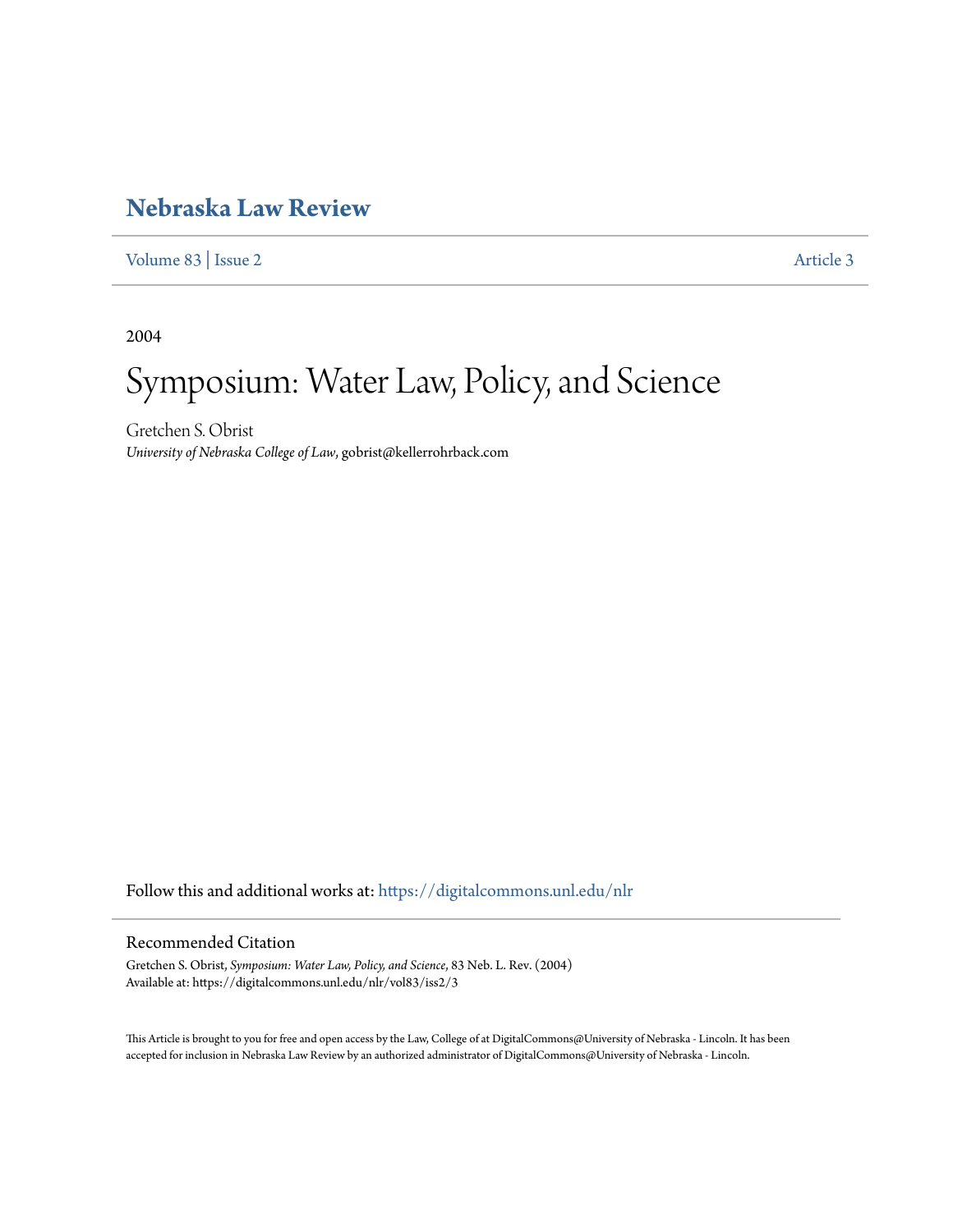## **Symposium: Water Law, Policy and Science**

On March 4-5, 2004, the University of Nebraska hosted the First Annual Water Law, Policy and Science Conference: Finding Solutions to Multi-jurisdictional Water Conflicts. The conference was the result of a joint effort by the University's Water Resources Research Initiative, which coordinated the contributions of the College of Law, the Institute of Agriculture and Natural Resources, the School of Natural Resources, and the Water Center, as well as the Nebraska Water Conference Council, the Rocky Mountain Mineral Law Foundation, and the Nebraska Bar Association-Natural Resources Section. Speakers from across the country included leading water law and policy scholars, educators, and writers. Among them were the outstanding authors contributing to this Symposium.

The *Nebraska Law Review* would like to thank the conference sponsors, along with Professor Sandra Zellmer, who coordinated the conference from the College of Law, and Aaron Popelka, who acted as the student liaison between the conference organizers, presenters, and writers for this Symposium and the *Nebraska Law Review* editorial board. The pieces in this issue represent slices of the conference and an expansion on many of the ideas presented there. The editorial board has been delighted to work with these talented and innovative thinkers and we hope you learn as much as we have from this Symposium issue.

The topics of the Articles included here are diverse—ranging from local and regional examples of specific challenges facing those involved in water management and policy, to broader, nationally applicable law and policy questions. This Symposium's authors skillfully take us from the Missouri River to Oregon, touching on a great number of states in between; from rivers and streams to the vital waters below the surface; from fields, farmland, and the varied natural habitats throughout the country to its courtrooms, state legislatures, and national policymakers and administrators; and from thinking about the natural energy and power of water to who has rights to use it and how. Most importantly, these authors challenge us to consider on